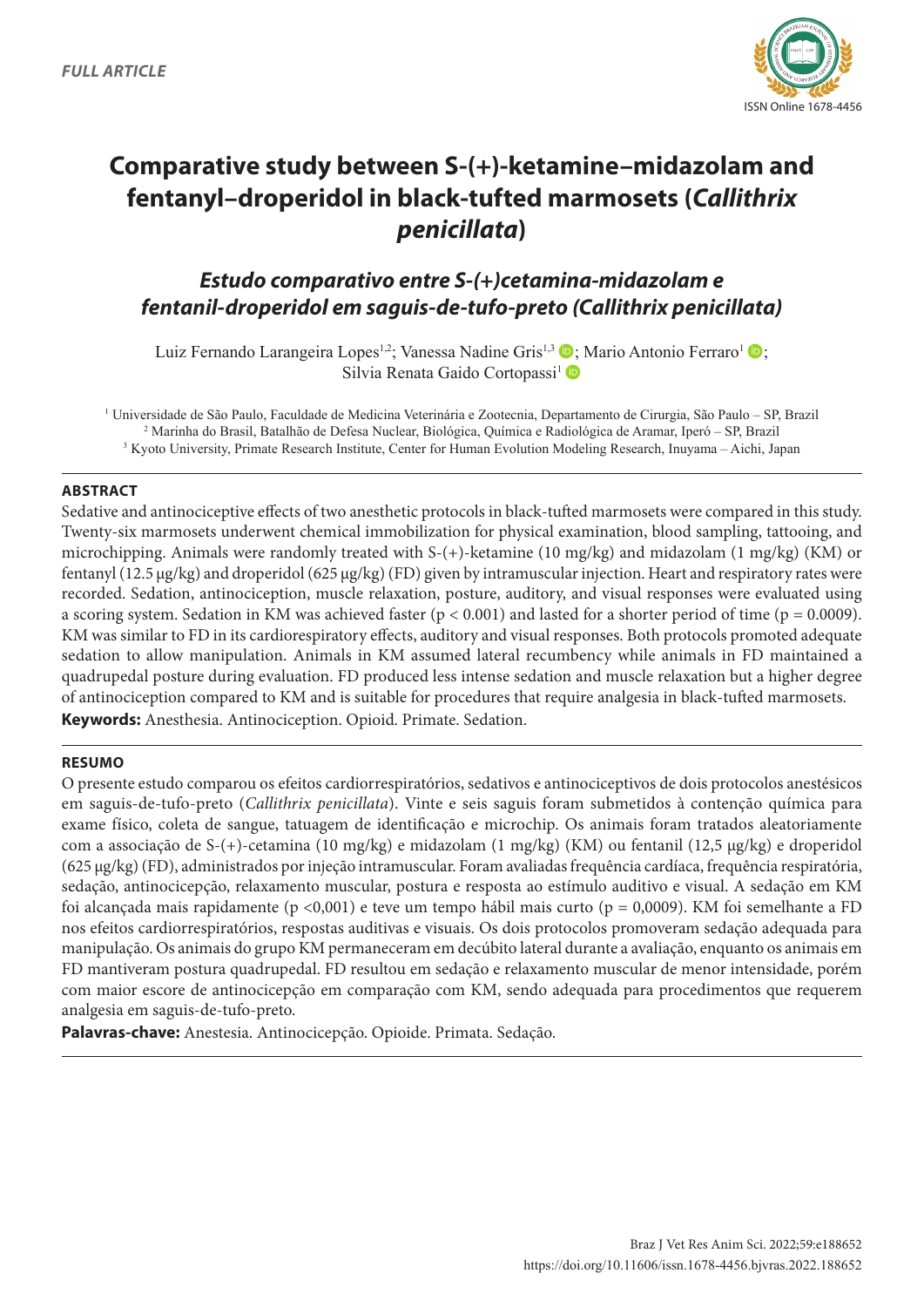**Correspondence to:** Silvia Renata Gaido Cortopassi Universidade de São Paulo, Faculdade de Medicina Veterinária e Zootecnia, Departamento de Cirurgia Av. Prof. Orlando Marques de Paiva, 87, Cidade Universitária CEP: 05508-270, São Paulo – SP, Brazil e-mail: silcorto@usp.br

Received: July 20, 2021 Approved: November 29, 2021

**How to cite:** Lopes LFL, Gris VN, Ferraro MA, Cortopassi SRG. Comparative study between S-(+)-ketamine– midazolam and fentanyl–droperidol in black-tufted marmosets (*Callithrix penicillata*). Braz J Vet Res Anim Sci. 2022;59:e188652. https://doi.org/10.11606/issn.1678- 4456.bjvras.2022.188652

#### **Introduction**

The black-tufted marmoset (*Callithrix penicillata* É. Geoffroy, 1812) is a small neotropical primate naturally found in the Brazilian savanna and Caatinga (Vale et al., 2020). The species can reach 20 cm and weigh between 0.3-0.5 kg (Boere et al., 2005; Fuzessy et al., 2014). Marmosets present exploratory behavior that, along with urbanization and habitat fragmentation, favors their contact with human communities, and facilitates the illegal pet trade (Secco et al., 2018). Marmosets are commonly admitted to wildlife rehabilitation centers and often require chemical immobilization. Efficient sedation with a fast onset of action and few adverse effects is desirable, since the animal's actual health status is usually unknown.

Primates are agitated and often aggressive during restraint, making intramuscular administration a convenient route for drug delivery. Intravenous administration is hardly accessible in fully conscious animals and implies the need for fast-acting anesthetics that cause little damage to the surrounding tissues in case of extravascular administration. Ketamine has been widely administered for minor procedures in primates, alone or in combination with other anesthetic agents (Bakker et al., 2013; Furtado et al., 2010; Selmi et al., 2004a, 2004b; Theriault et al., 2008). Low doses of ketamine (1-5 mg/kg) have been related to muscle spasms, head movements, licking reflex, and salivation (Bakker et al., 2013; Shiigi & Casey, 1999, 2001) while higher doses (6-15 mg/kg) provide adequate immobilization, with excessive salivation and head movements (Theriault et al., 2008). Ketamine is commercially available as S-(+)-ketamine or the racemic mixture of two enantiomers. S-(+)-ketamine has a greater affinity for the N-methyl-D-aspartate receptor, a lower **2/8**

cardiodepressant effect, and promotes recovery without psychedelic effects when compared to the racemic form (Fisher et al., 2000; Lauretti, 2000; Molojavyi et al., 2001; Müllenheim et al., 2001). Dissociative agents are often associated with midazolam in primates to promote light anesthesia with muscle relaxation aiming to reduce stress and facilitate physical restraint (Capriglione et al., 2013; Furtado et al., 2010; Raposo et al., 2015; Votava et al., 2011).

Fentanyl is a μ-opioid receptor (MOR) agonist that promotes analgesia and has been shown to promote sedation in great apes (Hunter et al., 2004). Droperidol is used as an antiemetic, sedative, and antipsychotic. Droperidol may affect anesthesia via its antagonistic effect on dopamine D2 receptors and α1-adrenergic receptors (Araki et al., 2018). The fixed combination of droperidol and fentanyl, marketed as Innovar-Vet<sup>®</sup> (0.4 mg/ml fentanyl and 20 mg/ml droperidol), has been demonstrated to promote neuroleptanalgesia in primates (Field et al., 1966), but the use of this combination is rarely reported.

Due to a lack of knowledge on the sedative, antinociceptive, and muscle relaxation effects of fentanyl-droperidol, this study aimed to evaluate chemical restraint with ketaminemidazolam compared to fentanyl-droperidol in black-tufted marmosets.

#### **Materials and Methods**

Twenty-six black-tufted marmosets underwent chemical immobilization for physical examination, blood sampling, tattooing, and microchipping. The animals belonged to the Technical Division of Veterinary Medicine and Wildlife Management, Environment and Green Areas Secretary, São Paulo, Brazil, and were awaiting subsequent relocation.

Food was withheld overnight and water was withheld two hours before the experiment. Animals were housed in individual cages ( $150 \times 150 \times 150$  cm) from where they were caught by hand and transferred to a cage for weighing and transportation. Adult and juvenile (socially independent, but still sexually immature) marmosets were included in the study. All procedures were performed in the morning.

Marmosets were randomly allocated into two groups: group KM (4 females and 9 males; 11 adults and 2 juveniles) received 10 mg/kg S(+)-ketamine (50 mg/ml; Ketamin (S+)® Cristália, São Paulo-SP, Brazil) and 1mg/kg midazolam (5 mg/ml; Dormire® Cristália, São Paulo-SP, Brazil) while group FD (6 females and 7 males; 8 adults and 5 juveniles) were treated with 12.5 μg/kg fentanyl (50 μg/ml; Fentanest<sup>®</sup> Cristália, São Paulo-SP, Brazil) and 625 µg/kg droperidol (2.5 mg/ml; Droperdal®, Cristália, São Paulo-SP, Brazil), given by intramuscular injection in the thigh while animals were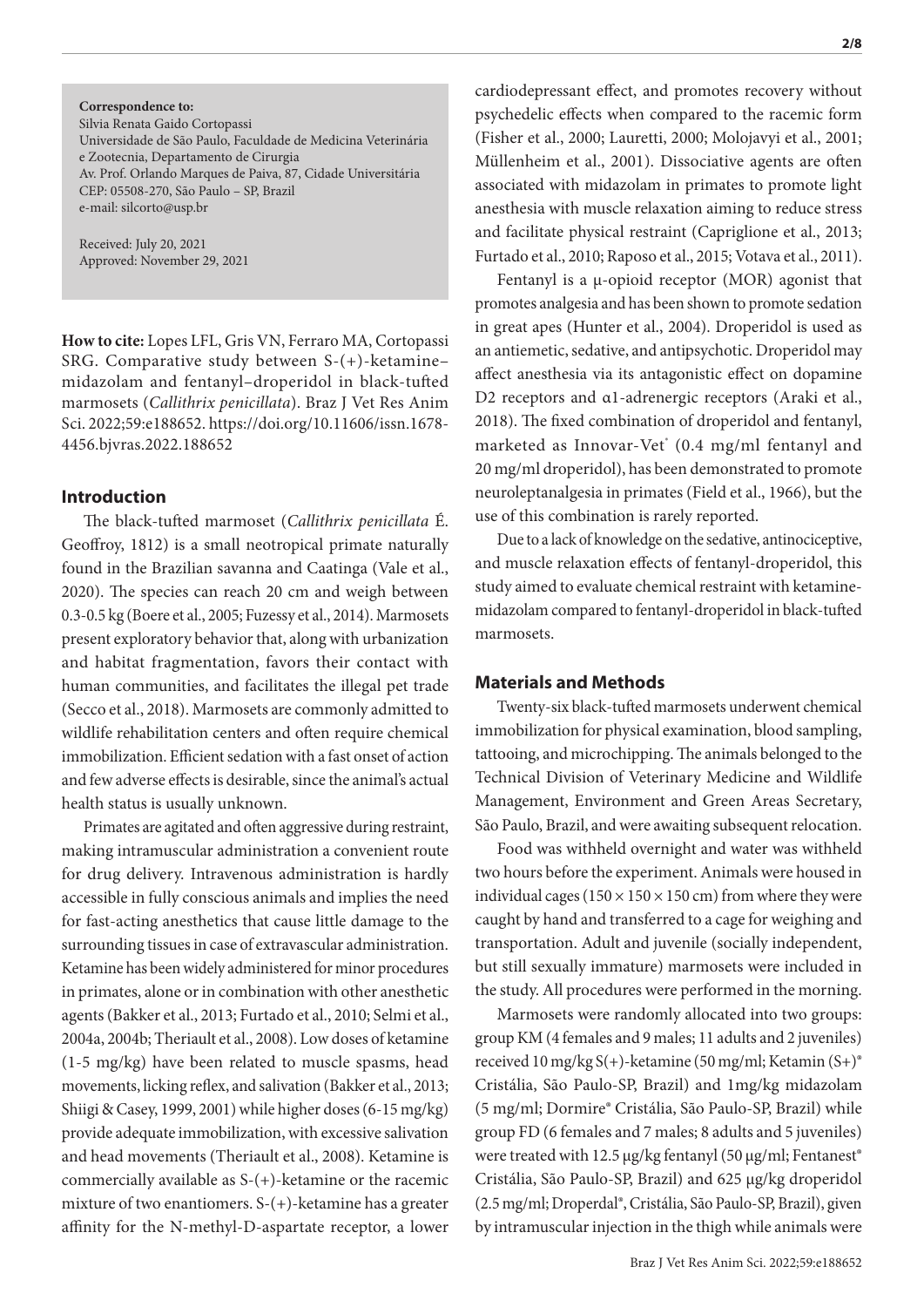manually restrained. All animals were weighed before drug administration to ensure the correct dose for each drug.

After drug administration, onset time to anesthesia (the time from drug administration to a decrease of muscle tone associated with posture) and effective time (time elapsed from the onset of anesthesia until the animal presented resistance to handling) were recorded. Heart rate (HR) and rhythm (lead II ECG) were measured with a multiparametric monitor (InMax Vet Series, Instramed, Brazil). Animals breathed room air and the respiratory rate (RR) was measured by chest wall movements. HR and RR were recorded immediately following administration (T0), and the following 5 (T5), 10 (T10), 20 (T20), 30 (T30), 45 (T45), and 60 (T60) min. Manipulation of the animal for the procedures started at T10 with a physical examination. At T20, a modified scoring system (Selmi et al., 2003) was used to evaluate sedation, antinociception, muscle relaxation, auditory, visual, posture, and manipulation responses (Appendix 1). Response to manipulation consisted of putting the animal in a dorsal position and evaluating the attempt to return to the previous position. After the evaluation, tattooing and microchipping were performed. Finally, blood sampling was performed at T30. Following the procedure, the animals were continuously observed until normal ambulation.

#### *Data analysis*

Statistical analysis was performed using RStudio software (Version 0.99.903 – © 2009-2016 RStudio, Inc.). Normality and equal variances of the data were verified by the Shapiro-Wilk test and Bartlett's test, respectively. Repeated measures analysis of variance (ANOVA) was followed by a post-hoc Tukey test for comparison of the different observation times in the same group. For comparison between the experimental groups, a Student's t-test was used. Degree of sedation, muscle relaxation, antinociception, and postural, auditory, and visual responses was analyzed using the Mann-Whitney test. For all analyses,  $p < 0.05$  was considered statistically significant.

#### **Results and Discussion**

No significant differences in gender ( $p = 0.687$ ), age  $(p = 0.377)$ , or weight  $(p = 0.242)$  were found between KM (BW 314.6  $\pm$  61 g) and FD (BW 278.9  $\pm$  87.7 g).

Sedative onset time (KM =  $1.95 \pm 0.56$  min;  $FD = 6.5 \pm 0.66$  min;  $p < 0.001$ ) and effective time  $(KM = 50.7 \pm 16.1 \text{ min}; FD = 79.2 \pm 21.8 \text{ min}; p = 0.0009)$ were shorter in KM. Ketamine promoted a short onset time as previously reported in marmosets (Bakker et al., 2013;

Furtado et al., 2010) and rhesus macaques (Bertrand et al., 2016). Effective time was significantly longer in the FD group, likely due to droperidol having a longer half-life of 134 ± 13 min, as observed in humans (Cressman et al., 1973). During induction, animals in KM presented excitation  $(n = 1)$  and muscle spasms  $(n = 2)$  while FD was uneventful.

HR was similar between groups at all moments, except at T5, when KM was significantly higher ( $p = 0.013$ ). No significant difference was found when comparing the different moments within the groups (Table 1). No abnormalities in heart rhythm were observed during the procedure. HR was stable during the procedure in the KM group, as previously observed in marmosets (Furtado et al., 2010). FD presented lower HR 5 min after administration compared to KM, likely due to increased vagal tone caused by fentanyl (Hendrix et al., 1995). This reduction in HR has also been observed in dogs that received fentanyl (15.7 μg/kg) and droperidol (0.5 mg/kg) intravenously (Santos et al., 2001). Studies in primates indicate that fentanyl (40-120 μg/kg) and droperidol (2-6 mg/kg) may cause respiratory depression and bradycardia (Field et al., 1966; Green et al., 1981; Martin et al., 1972). In this study, the HR decrease was not clinically important either in FD or KM. HR values found in this study are higher than those reported in conscious common marmosets (*Callithrix jacchus* Linnaeus, 1758) at rest (134-173 beats/min) (Horii et al., 2002).

RR between groups was not significantly different. RR in the KM group was higher at T0 compared with T10 ( $p = 0.019$ ) (Table 1). Ketamine is known to cause slight and transient respiratory depression in different species. A decrease in RR was observed in marmosets treated with midazolam and ketamine or  $S(+)$ -ketamine, with significance only in the racemic group (Furtado et al., 2010). In rats, however, it has been demonstrated that, at supraspinal sites, the  $S(+)$ variant interacts with the MOR system contributing to  $S(+)$ ketamine-induced respiratory depression (Sarton et al.,

Table 1 – Physiological parameters of black-tufted marmosets  $(n = 26)$  immobilized with intramuscular S- $(+)$ ketamine–midazolam (KM) or fentanyl-droperidol (FD)

| <b>Time point</b> |             | Heart rate (beats/min) | <b>Respiratory rate</b><br>(breaths/min) |           |  |
|-------------------|-------------|------------------------|------------------------------------------|-----------|--|
|                   | KМ          | FD                     | ĸм                                       | FD        |  |
| T0                | $348 + 33$  | $335+49$               | $84+20*$                                 | $88+21$   |  |
| T5                | $341 + 45*$ | $795 + 44*$            | $62+13$                                  | $64 + 21$ |  |
| T10               | $315 + 44$  | $792+42$               | $62+24*$                                 | $65+18$   |  |
| T20               | $320+53$    | $291 + 43$             | $69+22$                                  | $66+18$   |  |
| T30               | $328 + 53$  | $792 + 38$             | $79 + 21$                                | $66+17$   |  |
| T45               | $799 + 56$  | $797 + 36$             | $59 + 16$                                | $67+14$   |  |
| T60               | $320 + 46$  | $305 + 42$             | $72+14$                                  | $70+13$   |  |

Data are shown as mean  $\pm$  SD. \*Indicates significant difference at  $p < 0.05$ .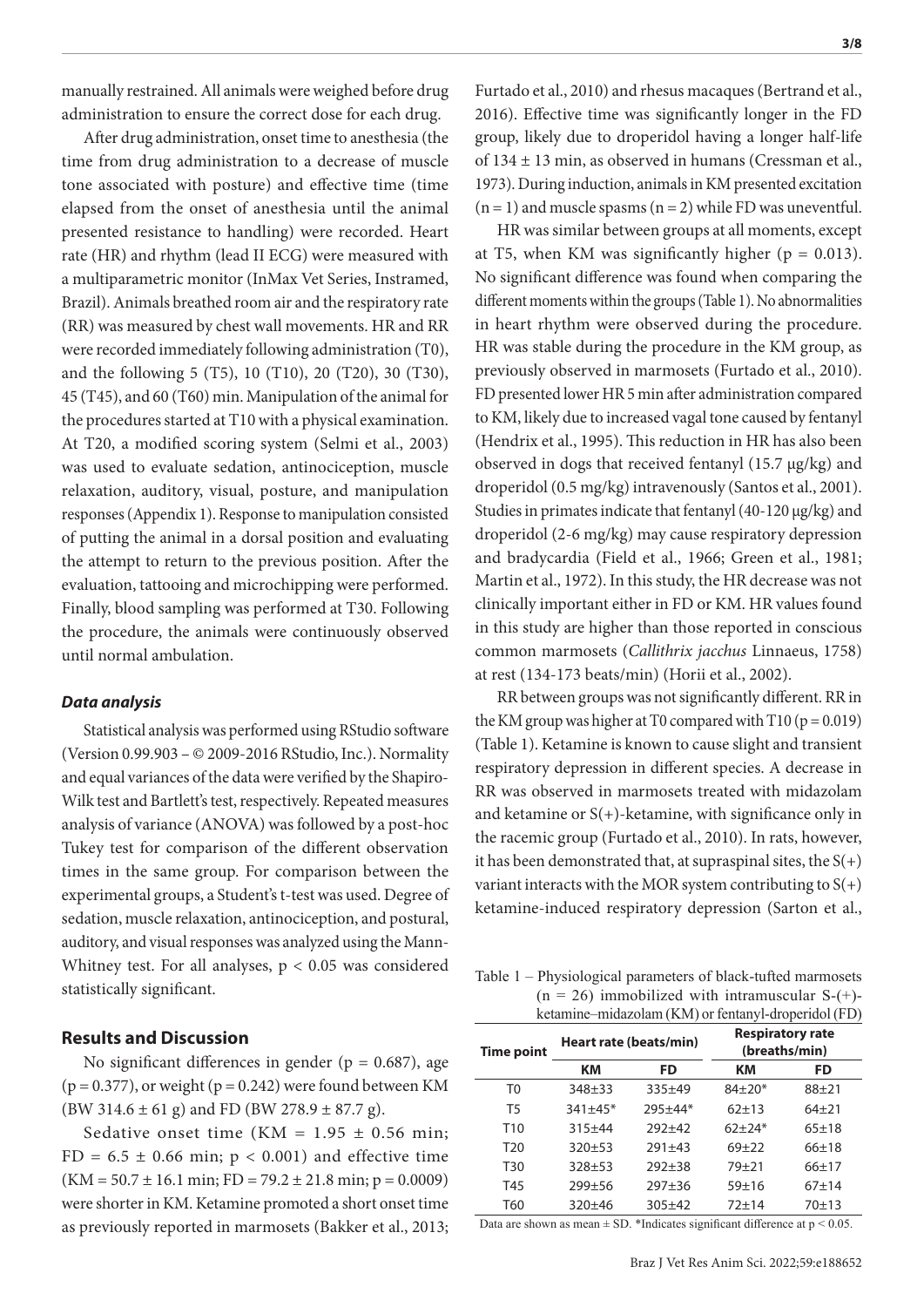| Group     | <b>Sedation</b>  | Antinociception | <b>Muscle</b><br>relaxation | <b>Posture</b> | <b>Response to</b><br>manipulation | <b>Auditory</b><br>response | <b>Visual</b><br>response |
|-----------|------------------|-----------------|-----------------------------|----------------|------------------------------------|-----------------------------|---------------------------|
| KM        | $\boldsymbol{6}$ | 2               | $\overline{3}$              | 3              | 3                                  | 3                           | 3                         |
| KM        | 5                | $\overline{2}$  | $\overline{2}$              | 3              | 3                                  |                             | 2                         |
| KM        | 6                | $\overline{2}$  | 3                           | 3              | 3                                  | 3                           | 3                         |
| KM        | 6                | 3               | ς                           | 3              | 3                                  | 3                           |                           |
| KM        | 6                |                 |                             | 3              | 3                                  | 3                           |                           |
| KM        | 5                |                 |                             | 3              | 3                                  | 3                           |                           |
| KM        | 4                |                 |                             | 3              | 3                                  |                             | 2                         |
| KM        | 5                |                 | 3                           | 3              | 3                                  | 2                           | 2                         |
| KM        | 4                |                 |                             | 3              | 3                                  | 3                           | 2                         |
| KM        | 4                | 2               |                             | 3              | 3                                  | 3                           | 2                         |
| KM        | 5                |                 | 2                           | 3              | 3                                  | 3                           |                           |
| KM        | 6                | 2               | 3                           | 3              | 3                                  | 3                           |                           |
| KM        | 6                | 2               |                             | 3              | 3                                  | 3                           |                           |
| <b>FD</b> |                  | 3               | U                           | <sup>0</sup>   | $\Omega$                           | 3                           |                           |
| <b>FD</b> |                  | 3               | O                           | 0              | $\Omega$                           | 3                           |                           |
| <b>FD</b> |                  | 3               | U                           |                | $\mathbf{0}$                       | 3                           |                           |
| <b>FD</b> |                  | 2               | O                           |                | $\Omega$                           | $\overline{2}$              | 2                         |
| <b>FD</b> |                  | 3               | U                           | U              | 3                                  | 3                           |                           |
| <b>FD</b> |                  | 3               | O                           | 0              | $\Omega$                           | 3                           | 3                         |
| <b>FD</b> |                  | 2               | U                           | U              | $\Omega$                           | 2                           | 2                         |
| <b>FD</b> |                  | 2               | U                           | 0              |                                    | $\overline{2}$              | 2                         |
| <b>FD</b> |                  | 3               | O                           | 0              | 0                                  | 3                           | 3                         |
| <b>FD</b> |                  | 3               | O                           | 0              | $\Omega$                           | 3                           |                           |
| <b>FD</b> |                  | 3               | O                           | Ω              | $\Omega$                           | 3                           |                           |
| <b>FD</b> |                  | 2               | U                           | ი              | $\Omega$                           | 3                           | 2                         |
| <b>FD</b> |                  | $\overline{2}$  | $\Omega$                    | 0              | 3                                  | 3                           | 3                         |
| p-value   | $0.003*$         | $0.001*$        | $0.002*$                    | $0.001*$       | $0.02*$                            | 0.709                       | 0.862                     |

Table 2 – Scores of black-tufted marmosets ( $n = 26$ ) sedated with intramuscular S-(+)-ketamine-midazolam (KM) or fentanyldroperidol (FD)

\*Significant difference at p < 0.05.

2001). Fentanyl (MOR agonist) has been shown to decrease RR in rhesus monkeys after intravenous administration of 2 μg/kg (Nussmeier et al., 1991) and 8 μg/kg (Valverde et al., 2000). In our study, however, we did not observe changes in the RR in FD, which remained higher than the reported RR in conscious common marmosets at rest (36-44 bpm) (Horii et al., 2002).

Animals in KM presented a higher degree of sedation (p  $= 0.003$ ) and muscle relaxation ( $p = 0.002$ ). Benzodiazepines promote sedative, anxiolytic, and muscle relaxant action due to their modulation of GABA, receptors (Rudolph & Knoflach, 2011). In addition, ketamine produces a cataleptic state in which animals are unresponsive to manipulation (Shiigi & Casey, 1999; Winters et al., 1972). Droperidol may also present extrapyramidal syndromes and induce a cataleptic state (Dupre et al., 1981). In pigs, droperidol has been shown to promote quieting and calming effects, with no apparent muscle relaxation (Nishimura et al., 1993). In this study, we observed satisfactory sedation to allow manipulation in both groups with more pronounced muscle relaxation in KM (Table 2).

Groups were significantly different regarding posture after drug administration ( $p = 0.001$ ). All animals in KM assumed lateral recumbency after drug administration, while all animals in FD remained in a quadrupedal position. Response to manually changing the animal's position to dorsal recumbency was also significantly different between groups  $(p = 0.02)$ . Animals in KM remained in dorsal recumbency and did not attempt to return to their previous position. Eleven animals in FD returned to their previous standing position or assumed a seated position while two remained in dorsal recumbency. In pigs, droperidol (2 mg/kg) promoted sedation, but the animals assumed lateral recumbency for a short time or did not assume lateral recumbency at all and remained in the standing position for the entire evaluation period (120 min) (Nishimura et al., 1993). Overall, marmosets in KM presented a loss of muscle tone and did not resist manipulation while the aforementioned procedures were being conducted. Similarly, animals in FD allowed safe and less stressful manipulation, but without losing muscle tone, thus being able to return to a convenient position when left untouched.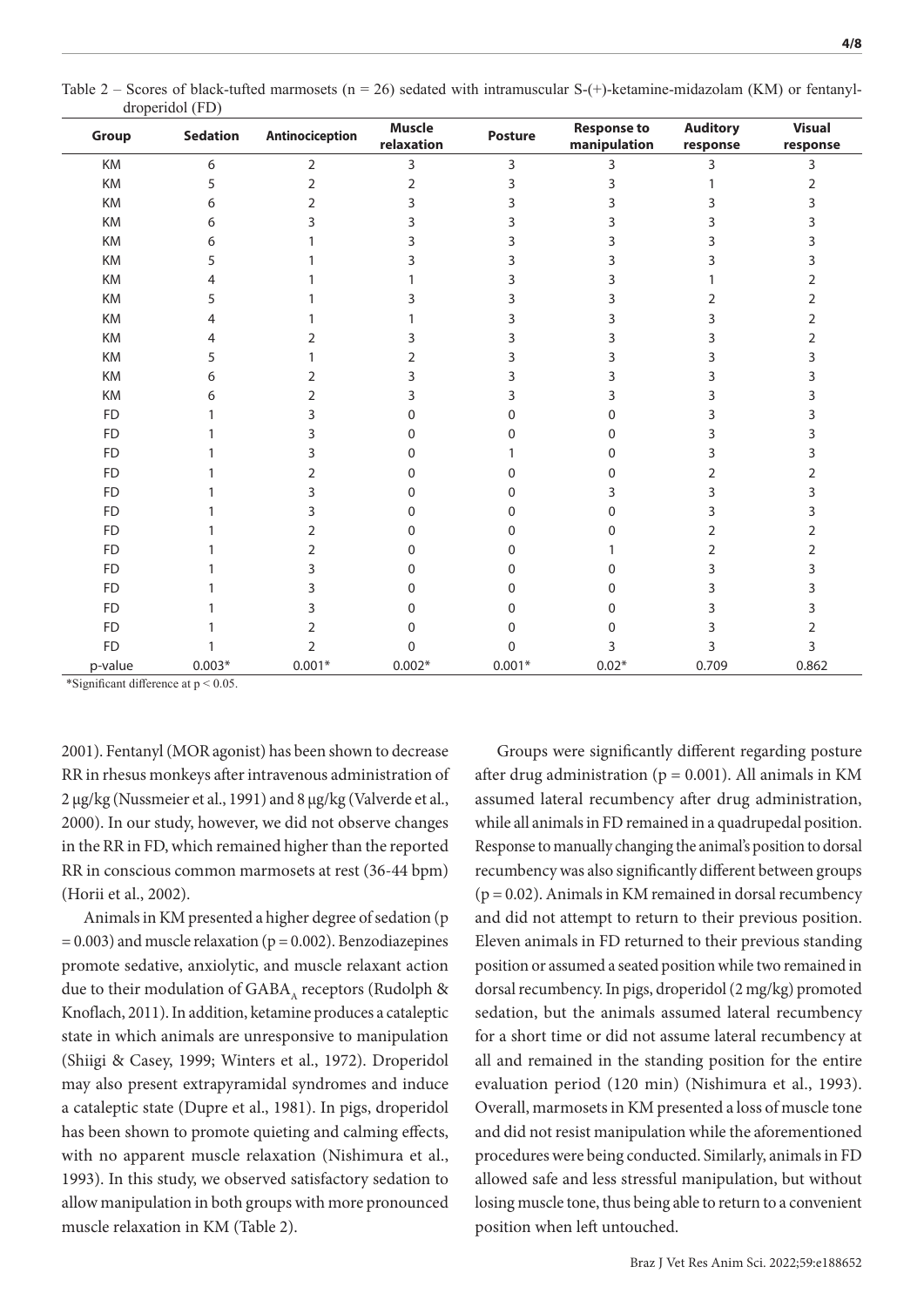Animals in FD showed a higher score of antinociception  $(p = 0.001)$ , which was similar to results obtained in rats where fentanyl-droperidol scored higher in an antinociceptive response to clamping than ketamine-diazepam (Wixson et al., 1987). In rhesus monkeys, fentanyl has been shown to produce analgesic effects at 4 μg/kg (Nussmeier et al., 1991). Thus, the dose used in this study (12.5 μg/kg) may have contributed to the higher score of antinociception observed.

Visual ( $p = 0.709$ ) and auditory responses ( $p = 0.862$ ) were decreased in both groups and not significantly different. Fentanyl-droperidol in dogs decreased the auditory response in only one-third of the animals (Pettifer & Dyson, 1993). In this study, however, all marmosets became unresponsive to visual and auditory stimuli as reported in several other primate species (Field et al., 1966).

During recovery, animals in FD presented excitation ( $n =$ 1), licking reflex ( $n = 1$ ), vocalization ( $n = 3$ ), and vomiting  $(n = 1)$ . In KM, we observed excitation  $(n = 5)$ , licking reflex  $(n = 1)$ , ataxia  $(n = 1)$ , and tremors  $(n = 1)$ . Data on children suggest that premedication with oral fentanyl reduced anxiety, but increased postoperative nausea and vomiting when compared to a placebo (Binstock et al., 2004; Zanette et al., 2010) or midazolam (Tamura et al., 2003). Fentanyl likely caused the episode of vomiting observed in FD, but due to the limited number of subjects and the antiemetic action of droperidol, the cause is unclear. Similar to our findings, Furtado et al. (2010) reported licking reflex, involuntary movements, salivation, sternutation, and muscle spasms during the recovery period in marmosets anesthetized with ketamine-midazolam.

Limitations of this study include the single evaluation of sedation, muscle relaxation, and antinociception using a scoring system and the limited number of physiological variables recorded. Since evaluation was performed only at T20, a comparison is only possible between groups at

#### **References**

Araki R, Hayashi K, Sawa T. Dopamine D2-receptor antagonist droperidol deepens sevoflurane anesthesia. Anesthesiology. 2018;128(4):754-63. [http://dx.doi.org/10.1097/](https://doi.org/10.1097/ALN.0000000000002046) [ALN.0000000000002046](https://doi.org/10.1097/ALN.0000000000002046). [PMid:29251645.](https://www.ncbi.nlm.nih.gov/entrez/query.fcgi?cmd=Retrieve&db=PubMed&list_uids=29251645&dopt=Abstract)

Bakker J, Uilenreef JJ, Pelt ER, Brok HP, Remarque EJ, Langermans JA. Comparison of three different sedativeanaesthetic protocols (ketamine, ketamine-medetomidine and alphaxalone) in common marmosets (*Callithrix jacchus*). BMC Vet Res. 2013;9(1):113. [http://dx.doi.org/10.1186/1746-](https://doi.org/10.1186/1746-6148-9-113) [6148-9-113.](https://doi.org/10.1186/1746-6148-9-113) [PMid:23758836.](https://www.ncbi.nlm.nih.gov/entrez/query.fcgi?cmd=Retrieve&db=PubMed&list_uids=23758836&dopt=Abstract)

one time point, and parameters cannot be compared over time in the same group. Several assessments would provide information about the duration of the effects. The limited equipment available in the wildlife rescue center allowed the monitoring of HR and rhythm. But we could not measure arterial blood pressure, cardiac output, or  $\text{PCO}_2$ , so the impact of these drugs on the cardiopulmonary system was not evaluated. Additionally, time for recovery was not recorded for all subjects, so the comparison was not possible. Further research is required to evaluate the fentanyl-droperidol protocol in marmosets regarding cardiorespiratory parameters and recovery time.

### **Conclusion**

This study demonstrated the efficacy of S-(+)-ketaminemidazolam and fentanyl-droperidol in the immobilization of marmosets. Fentanyl and droperidol produced a lesser degree of sedation and muscle relaxation but a higher degree of antinociception compared to ketamine and midazolam. KM presented the advantage of a shorter onset time and shorter effective time. Both protocols resulted in adequate sedation, but fentanyl-droperidol may be more suitable for procedures that require more intense analgesia in blacktufted marmosets.

#### **Conflict of Interest**

The authors declare no conflicts of interest.

#### **Ethics Statement**

This research was approved by the Ethics Committee on the Use of Animals of the School of Veterinary Medicine and Animal Science (University of São Paulo) under protocol number 1224020916 and is following ethical treatment for primates.

Bertrand HGMJ, Ellen YC, O'Keefe S, Flecknell PA. Comparison of the effects of ketamine and fentanyl-midazolam-medetomidine for sedation of rhesus macaques (*Macaca mulatta*). BMC Vet Res. 2016;12(1):93. [http://dx.doi.org/10.1186/s12917-](https://doi.org/10.1186/s12917-016-0721-9) [016-0721-9](https://doi.org/10.1186/s12917-016-0721-9). [PMid:27277424.](https://www.ncbi.nlm.nih.gov/entrez/query.fcgi?cmd=Retrieve&db=PubMed&list_uids=27277424&dopt=Abstract)

Binstock W, Rubin R, Bachman C, Kahana M, McDade W, Lynch JP. The effect of premedication with OTFC, with or without ondansetron, on postoperative agitation, and nausea and vomiting in pediatric ambulatory patients. Paediatr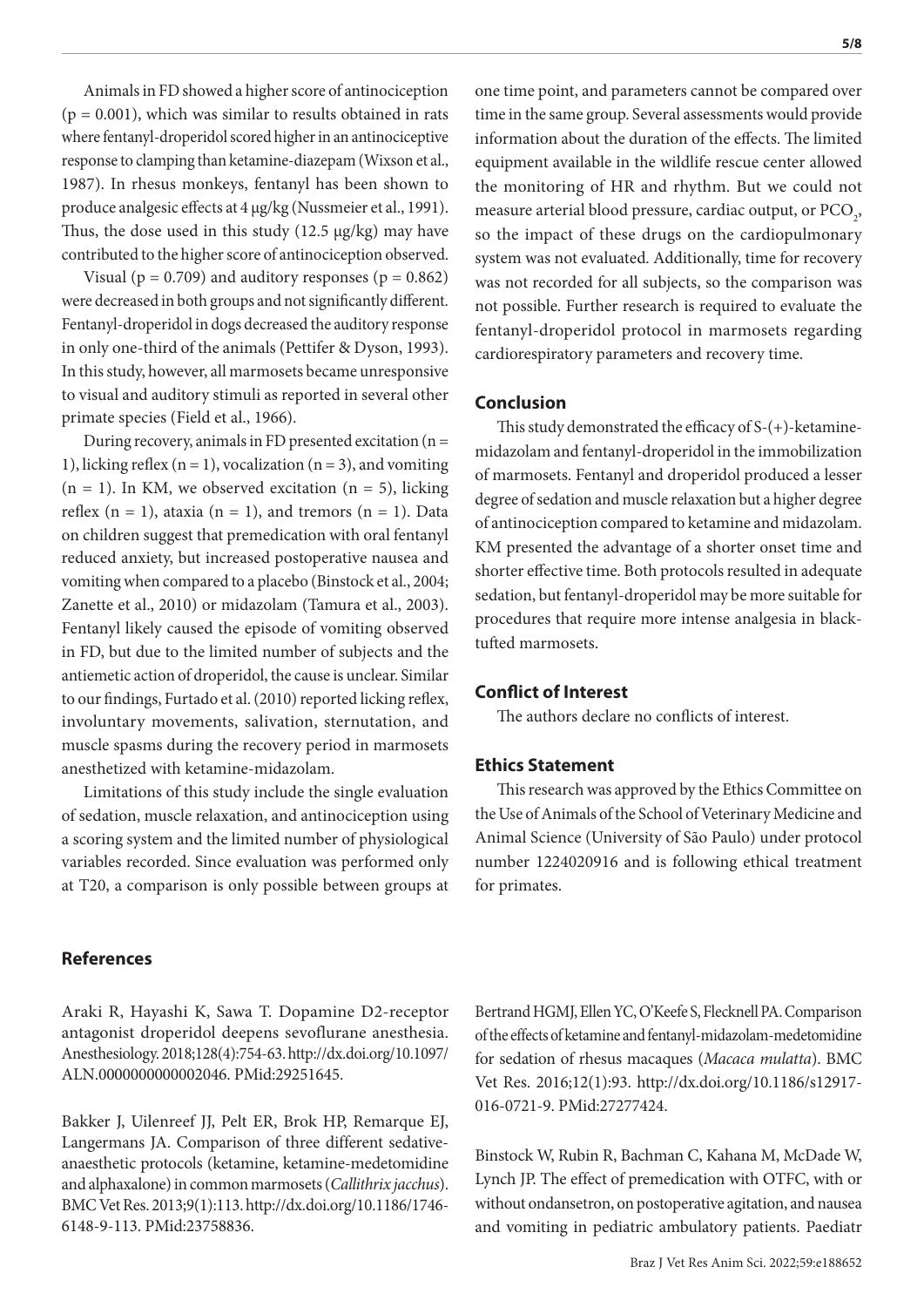Anaesth. 2004;14(9):759-67. [http://dx.doi.org/10.1111/j.1460-](https://doi.org/10.1111/j.1460-9592.2004.01296.x) [9592.2004.01296.x](https://doi.org/10.1111/j.1460-9592.2004.01296.x). [PMid:15330959.](https://www.ncbi.nlm.nih.gov/entrez/query.fcgi?cmd=Retrieve&db=PubMed&list_uids=15330959&dopt=Abstract)

Boere V, Pinheiro EC, Oliveira e Silva I, Paludo GR, Canale G, Pianta T, Welker A, Rocha-de-Moura RC. Comparison between sex and age class on some physiological, thermal, and hematological indices of the cerrado's marmoset (*Callithrix penicillata*). J Med Primatol. 2005;34(3):156-62. [http://dx.doi.](https://doi.org/10.1111/j.1600-0684.2005.00101.x) [org/10.1111/j.1600-0684.2005.00101.x](https://doi.org/10.1111/j.1600-0684.2005.00101.x). [PMid:15860125.](https://www.ncbi.nlm.nih.gov/entrez/query.fcgi?cmd=Retrieve&db=PubMed&list_uids=15860125&dopt=Abstract)

Capriglione LGA, Soresini GCG, Fuchs T, Sant'Anna NT, D´Ámico Fam AL, Pimpão CT, Sarraff AP. Avaliação eletrocardiográfica de macacos-prego (*Sapajus apella*) sob contenção química com midazolam e propofol. Semina: Ciênc Agrár. 2013;34(6):11. [http://dx.doi.org/10.5433/1679-](https://doi.org/10.5433/1679-0359.2013v34n6Supl2p3801) [0359.2013v34n6Supl2p3801](https://doi.org/10.5433/1679-0359.2013v34n6Supl2p3801).

Cressman WA, Plostnieks J, Johnson PC. Absorption, metabolism and excretion of droperidol by human subjects following intramuscular and intravenous administration. Anesthesiology. 1973;38(4):363-9. [http://dx.doi.org/10.1097/00000542-](https://doi.org/10.1097/00000542-197304000-00010) [197304000-00010](https://doi.org/10.1097/00000542-197304000-00010)[. PMid:4707581.](https://www.ncbi.nlm.nih.gov/entrez/query.fcgi?cmd=Retrieve&db=PubMed&list_uids=4707581&dopt=Abstract)

Dupre LJ, Stieglitz P, Smith RM. Extrapyramidal syndromes after premedication with droperidol in children. Surv Anesthesiol. 1981;25(4):244. [http://dx.doi.org/10.1097/00132586-](https://doi.org/10.1097/00132586-198108000-00046) [198108000-00046.](https://doi.org/10.1097/00132586-198108000-00046)

Field WE, Yelnosky J, Mundy J, Mitchell J. Use of droperidol and fentanyl for analgesia and sedation in primates. J Am Vet Med Assoc. 1966;149(7):896-901[. PMid:22413197.](https://www.ncbi.nlm.nih.gov/entrez/query.fcgi?cmd=Retrieve&db=PubMed&list_uids=22413197&dopt=Abstract)

Fisher K, Coderre TJ, Hagen NA. Targeting the N-methyl-Daspartate receptor for chronic pain management. Preclinical animal studies, recent clinical experience and future research directions. J Pain Symptom Manage. 2000;20(5):358-73. [http://](https://doi.org/10.1016/S0885-3924(00)00213-X) [dx.doi.org/10.1016/S0885-3924\(00\)00213-X](https://doi.org/10.1016/S0885-3924(00)00213-X). [PMid:11068158.](https://www.ncbi.nlm.nih.gov/entrez/query.fcgi?cmd=Retrieve&db=PubMed&list_uids=11068158&dopt=Abstract)

Furtado MM, Nunes ALV, Intelizano TR, Teixeira RHF, Cortopassi SRG. Comparison of racemic ketamine versus (S+) ketamine when combined with midazolam for anesthesia of Callithrix jacchus and Callithrix penicillata. J Zoo Wildl Med. 2010;41(3):389-94. [http://dx.doi.org/10.1638/2008-](https://doi.org/10.1638/2008-0016.1) [0016.1](https://doi.org/10.1638/2008-0016.1)[. PMid:20945634.](https://www.ncbi.nlm.nih.gov/entrez/query.fcgi?cmd=Retrieve&db=PubMed&list_uids=20945634&dopt=Abstract)

Fuzessy LF, Silva I O, Malukiewicz J, Silva FFR, Pônzio MC, Boere V, Ackermann RR. Morphological variation in wild marmosets (*Callithrix penicillata* and *C. geoffroyi*) and their hybrids. Evol Biol. 2014;41(3):480-93. [http://dx.doi.](https://doi.org/10.1007/s11692-014-9284-5) [org/10.1007/s11692-014-9284-5](https://doi.org/10.1007/s11692-014-9284-5).

Green CJ, Knight J, Precious S, Simpkin S. Ketamine alone and combined with diazepam or xylazine in laboratory animals: a 10 year experience. Lab Anim. 1981;15(2):163-70. [http://](https://doi.org/10.1258/002367781780959107) [dx.doi.org/10.1258/002367781780959107](https://doi.org/10.1258/002367781780959107)[. PMid:7278122.](https://www.ncbi.nlm.nih.gov/entrez/query.fcgi?cmd=Retrieve&db=PubMed&list_uids=7278122&dopt=Abstract)

Hendrix PK, Robinson EP, Raffe MR. Methoctramine, a cardioselective muscarinic cholinergic antagonist, prevents fentanyl-induced bradycardia in the dog. J Vet Pharmacol Ther. 1995;18(2):87-93. [http://dx.doi.org/10.1111/j.1365-2885.1995.](https://doi.org/10.1111/j.1365-2885.1995.tb00560.x) [tb00560.x](https://doi.org/10.1111/j.1365-2885.1995.tb00560.x). [PMid:7629934.](https://www.ncbi.nlm.nih.gov/entrez/query.fcgi?cmd=Retrieve&db=PubMed&list_uids=7629934&dopt=Abstract)

Horii I, Kito G, Hamada T, Jikuzono T, Kobayashi K, Hashimoto K. Development of telemetry system in the common marmoset - cardiovascular effects of astemizole and nicardipine. J Toxicol Sci. 2002;27(2):123-30. [http://](https://doi.org/10.2131/jts.27.123) [dx.doi.org/10.2131/jts.27.123.](https://doi.org/10.2131/jts.27.123) [PMid:12058448.](https://www.ncbi.nlm.nih.gov/entrez/query.fcgi?cmd=Retrieve&db=PubMed&list_uids=12058448&dopt=Abstract)

Hunter RP, Isaza R, Carpenter JW, Koch DE. Clinical effects and plasma concentrations of fentanyl after transmucosal administration in three species of great ape. J Zoo Wildl Med. 2004;35(2):162-6. [http://dx.doi.org/10.1638/03-008](https://doi.org/10.1638/03-008). [PMid:15305510.](https://www.ncbi.nlm.nih.gov/entrez/query.fcgi?cmd=Retrieve&db=PubMed&list_uids=15305510&dopt=Abstract)

Lauretti GR. Avaliação clínica dos efeitos hemodinâmicos, analgésicos, psicodélicos e do bloqueio neuromuscular da cetamina racêmica e de seu S(+) isômero. Rev Bras Anestesiol. 2000;50:6.

Martin DP, Darrow CC 2nd, Valerio DA, Leiseca SA. Methods of anesthesia in nonhuman primates. Lab Anim Sci. 1972;22(6):837-43[. PMid:4345303.](https://www.ncbi.nlm.nih.gov/entrez/query.fcgi?cmd=Retrieve&db=PubMed&list_uids=4345303&dopt=Abstract)

Molojavyi A, Preckel B, Comfère T, Müllenheim J, Thämer V, Schlack W. Effects of ketamine and its isomers on ischemic preconditioning in the isolated rat heart. Anesthesiology. 2001;94(4):623-9, discussion 5A-6A. [http://dx.doi.](https://doi.org/10.1097/00000542-200104000-00016) [org/10.1097/00000542-200104000-00016](https://doi.org/10.1097/00000542-200104000-00016). [PMid:11379683.](https://www.ncbi.nlm.nih.gov/entrez/query.fcgi?cmd=Retrieve&db=PubMed&list_uids=11379683&dopt=Abstract)

Müllenheim J, Wietschorke T, Frässdorf J, Preckel B, Schlack W. Late preconditioning is blocked by racemic ketamine, but not by S(+)-ketamine. Anesth Analg. 2001;93(2):265-70.

 Nishimura R, Kim H, Matsunaga S, Hayashi K, Sasaki N, Tamura H, Takeuchi A. Comparison of sedative and analgesic/ anesthetic effects induced by medetomidine, acepromazine, azaperone, droperidol and midazolam in laboratory pigs. J Vet Med Sci. 1993;55(4):687-90. [http://dx.doi.org/10.1292/](https://doi.org/10.1292/jvms.55.687) [jvms.55.687](https://doi.org/10.1292/jvms.55.687). [PMid:8399757.](https://www.ncbi.nlm.nih.gov/entrez/query.fcgi?cmd=Retrieve&db=PubMed&list_uids=8399757&dopt=Abstract)

Nussmeier NA, Benthuysen JL, Steffey EP, Anderson JH, Carstens EE, Eisele JH Jr, Stanley TH. Cardiovascular, respiratory, and analgesic effects of fentanyl in unanesthetized rhesus monkeys. Anesth Analg. 1991;72(2):221-6. [http://dx.doi.](https://doi.org/10.1213/00000539-199102000-00015) [org/10.1213/00000539-199102000-00015](https://doi.org/10.1213/00000539-199102000-00015). [PMid:1898688.](https://www.ncbi.nlm.nih.gov/entrez/query.fcgi?cmd=Retrieve&db=PubMed&list_uids=1898688&dopt=Abstract)

Pettifer GR, Dyson DH. Comparison of medetomidine and fentanyl-droperidol in dogs: sedation, analgesia, arterial blood gases and lactate levels. Can J Vet Res. 1993;57(2):99-105. [PMid:8490814.](https://www.ncbi.nlm.nih.gov/entrez/query.fcgi?cmd=Retrieve&db=PubMed&list_uids=8490814&dopt=Abstract)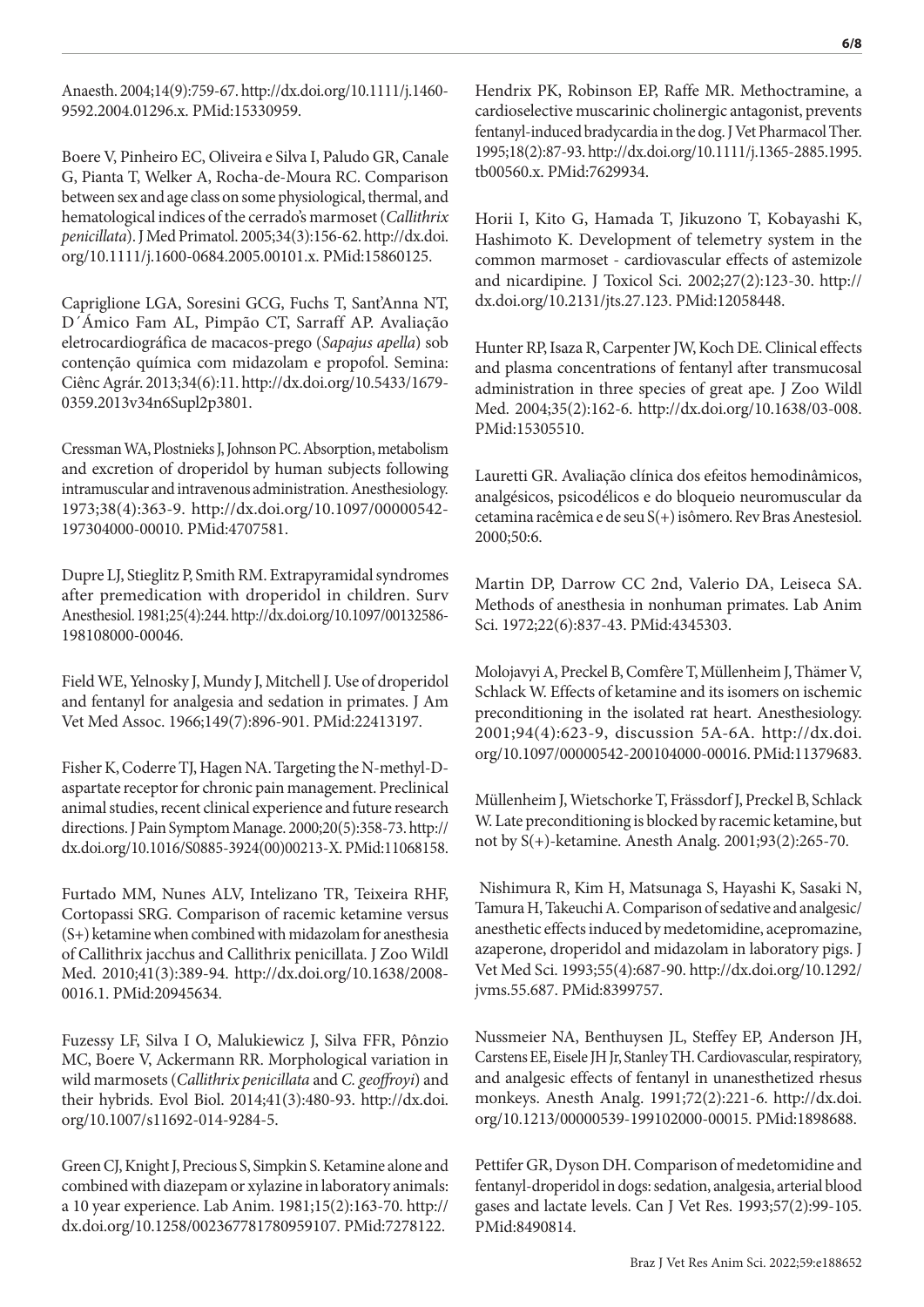Raposo ACS, Ofri R, Schaffer DPH, Gomes DC Jr, Libório FA, Martins EF Fo, Oriá AP. Evaluation of ophthalmic and hemodynamic parameters in capuchin monkeys (*Sapajus* sp.) submitted to dissociative anesthetic protocols. J Med Primatol. 2015;44(6):381-9. [http://dx.doi.org/10.1111/](https://doi.org/10.1111/jmp.12200) [jmp.12200.](https://doi.org/10.1111/jmp.12200) [PMid:26457384.](https://www.ncbi.nlm.nih.gov/entrez/query.fcgi?cmd=Retrieve&db=PubMed&list_uids=26457384&dopt=Abstract)

Rudolph U, Knoflach F. Beyond classical benzodiazepines: novel therapeutic potential of GABA A receptor subtypes. Nat Rev Drug Discov. 2011;10(9):685-97. [http://dx.doi.](https://doi.org/10.1038/nrd3502) [org/10.1038/nrd3502.](https://doi.org/10.1038/nrd3502) [PMid:21799515.](https://www.ncbi.nlm.nih.gov/entrez/query.fcgi?cmd=Retrieve&db=PubMed&list_uids=21799515&dopt=Abstract)

Santos PSP, Nunes N, Vicenti FAM, Martins SEC, Rezende ML. Electrocardiography of dogs undergoing different desflurane concentrations, premedicated or not with fentanyl/droperidol association. Cienc Rural. 2001;31(5):805-11. [http://dx.doi.](https://doi.org/10.1590/S0103-84782001000500011) [org/10.1590/S0103-84782001000500011.](https://doi.org/10.1590/S0103-84782001000500011)

Sarton E, Teppema LJ, Olievier C, Nieuwenhuijs D, Matthes HWD, Kieffer BL, Dahan A. The involvement of the μ-opioid receptor in ketamine-induced respiratory depression and antinociception. Anesth Analg. 2001;93(6):1495-500. [http://dx.doi.org/10.1097/00000539-200112000-00031.](https://doi.org/10.1097/00000539-200112000-00031) [PMid:11726430.](https://www.ncbi.nlm.nih.gov/entrez/query.fcgi?cmd=Retrieve&db=PubMed&list_uids=11726430&dopt=Abstract)

Secco H, Grilo C, Bager A. Habitat selection by the blacktufted marmoset *Callithrix penicillata* in human-disturbed landscapes. J Trop Ecol. 2018;34(2):135-44. [http://dx.doi.](https://doi.org/10.1017/S026646741800007X) [org/10.1017/S026646741800007X](https://doi.org/10.1017/S026646741800007X).

Selmi AL, Mendes GM, Boere V, Cozer LAS, Siqueira E Fo, Silva CA. Assessment of dexmedetomidine/ketamine anesthesia in golden-headed lion tamarins (*Leontopithecus chrysomelas*). Vet Anaesth Analg. 2004a;31(2):138-45. [http://](https://doi.org/10.1111/j.1467-2987.2004.00147.x) [dx.doi.org/10.1111/j.1467-2987.2004.00147.x.](https://doi.org/10.1111/j.1467-2987.2004.00147.x) [PMid:15053752.](https://www.ncbi.nlm.nih.gov/entrez/query.fcgi?cmd=Retrieve&db=PubMed&list_uids=15053752&dopt=Abstract)

Selmi AL, Mendes GM, Figueiredo JP, Barbudo-Selmi GR, Lins BT. Comparison of medetomidine-ketamine and dexmedetomidine-ketamine anesthesia in golden-headed lion tamarins. Can Vet J. 2004b;45(6):481-5. [PMid:15283517.](https://www.ncbi.nlm.nih.gov/entrez/query.fcgi?cmd=Retrieve&db=PubMed&list_uids=15283517&dopt=Abstract)

Selmi AL, Mendes GM, Lins BT, Figueiredo JPE, Barbudo-Selmi GR. Evaluation of the sedative and cardiorespiratory effects of dexmedetomidine, dexmedetomidine-butorphanol, and dexmedetomidine-ketamine in cats. J Am Vet Med Assoc. 2003;222(1):37-41. [http://dx.doi.org/10.2460/](https://doi.org/10.2460/javma.2003.222.37) [javma.2003.222.37](https://doi.org/10.2460/javma.2003.222.37). [PMid:12523477.](https://www.ncbi.nlm.nih.gov/entrez/query.fcgi?cmd=Retrieve&db=PubMed&list_uids=12523477&dopt=Abstract)

Shiigi Y, Casey DE. Behavioral effects of ketamine, an NMDA glutamatergic antagonist, in non-human primates. Psychopharmacology. 1999;146(1):67-72. [http://dx.doi.](https://doi.org/10.1007/s002130051089) [org/10.1007/s002130051089](https://doi.org/10.1007/s002130051089). [PMid:10485966.](https://www.ncbi.nlm.nih.gov/entrez/query.fcgi?cmd=Retrieve&db=PubMed&list_uids=10485966&dopt=Abstract)

Shiigi Y, Casey DE. Effects of benztropine on ketamineinduced behaviors in Cebus monkeys. Behav Pharmacol. 2001;12(4):293-8. [http://dx.doi.org/10.1097/00008877-](https://doi.org/10.1097/00008877-200107000-00008) [200107000-00008](https://doi.org/10.1097/00008877-200107000-00008). [PMid:11548115.](https://www.ncbi.nlm.nih.gov/entrez/query.fcgi?cmd=Retrieve&db=PubMed&list_uids=11548115&dopt=Abstract)

Tamura M, Nakamura K, Kitamura R, Kitagawa S, Mori N, Ueda Y. Oral premedication with fentanyl may be a safe and effective alternative to oral midazolam. Eur J Anaesthesiol. 2003;20(6):482-6. [http://dx.doi.org/10.1097/00003643-](https://doi.org/10.1097/00003643-200306000-00011) [200306000-00011](https://doi.org/10.1097/00003643-200306000-00011). [PMid:12803268.](https://www.ncbi.nlm.nih.gov/entrez/query.fcgi?cmd=Retrieve&db=PubMed&list_uids=12803268&dopt=Abstract)

Theriault BR, Reed DA, Niekrasz MA. Reversible medetomidine/ ketamine anesthesia in captive capuchin monkeys (*Cebus apella*). J Med Primatol. 2008;37(Suppl. 1):74-81. [http://dx.doi.](https://doi.org/10.1111/j.1600-0684.2007.00267.x) [org/10.1111/j.1600-0684.2007.00267.x](https://doi.org/10.1111/j.1600-0684.2007.00267.x)[. PMid:18269533.](https://www.ncbi.nlm.nih.gov/entrez/query.fcgi?cmd=Retrieve&db=PubMed&list_uids=18269533&dopt=Abstract)

Vale CA, Menini L No, Prezoto F. Distribution and invasive potential of the black-tufted marmoset Callithrix penicillata in the Brazilian territory. Sci Plena. 2020;16(5):052401.

Valverde CR, Mama KR, Kollias-Baker C, Steffey EP, Baggot JD. Pharmacokinetics and cardiopulmonary effects of fentanyl in isoflurane-anesthetized rhesus monkeys (Macaca mulatta). Am J Vet Res. 2000;61(8):931-4. [http://dx.doi.org/10.2460/](https://doi.org/10.2460/ajvr.2000.61.931) [ajvr.2000.61.931](https://doi.org/10.2460/ajvr.2000.61.931). [PMid:10951986.](https://www.ncbi.nlm.nih.gov/entrez/query.fcgi?cmd=Retrieve&db=PubMed&list_uids=10951986&dopt=Abstract)

Votava M, Hess L, Schreiberová J, Málek J, Stein K. Short term pharmacological immobilization in macaque monkeys. Vet Anaesth Analg. 2011;38(5):490-3. [http://dx.doi.org/10.1111/](https://doi.org/10.1111/j.1467-2995.2011.00637.x) [j.1467-2995.2011.00637.x](https://doi.org/10.1111/j.1467-2995.2011.00637.x). [PMid:21831055.](https://www.ncbi.nlm.nih.gov/entrez/query.fcgi?cmd=Retrieve&db=PubMed&list_uids=21831055&dopt=Abstract)

Winters WD, Ferrar-Allado T, Guzman-Flores C, Alcaraz M. The cataleptic state induced by ketamine: a review of the neuropharmacology of anesthesia. Neuropharmacology. 1972;11(3):303-15. [http://dx.doi.org/10.1016/0028-](https://doi.org/10.1016/0028-3908(72)90016-0) [3908\(72\)90016-0](https://doi.org/10.1016/0028-3908(72)90016-0). [PMid:5065715.](https://www.ncbi.nlm.nih.gov/entrez/query.fcgi?cmd=Retrieve&db=PubMed&list_uids=5065715&dopt=Abstract)

Wixson SK, White WJ, Hughes HC Jr, Marshall WK, Lang CM. The effects of pentobarbital, fentanyl-droperidol, ketamine-xylazine and ketamine-diazepam on noxious stimulus perception in adult male rats. Lab Anim Sci. 1987;37(6):731-5[. PMid:3437749.](https://www.ncbi.nlm.nih.gov/entrez/query.fcgi?cmd=Retrieve&db=PubMed&list_uids=3437749&dopt=Abstract)

Zanette G, Micaglio M, Zanette L, Manani G, Facco E. Comparison between ketamine and fentanyl–droperidol for rectal premedication in children: a randomized placebo controlled trial. J Anesth. 2010;24(2):197-203. [http://dx.doi.](https://doi.org/10.1007/s00540-010-0884-7) [org/10.1007/s00540-010-0884-7](https://doi.org/10.1007/s00540-010-0884-7). [PMid:20157833.](https://www.ncbi.nlm.nih.gov/entrez/query.fcgi?cmd=Retrieve&db=PubMed&list_uids=20157833&dopt=Abstract)

**Financial Support:** Grant #2016/15776-2, Fundação de Amparo à Pesquisa do Estado de São Paulo (FAPESP).